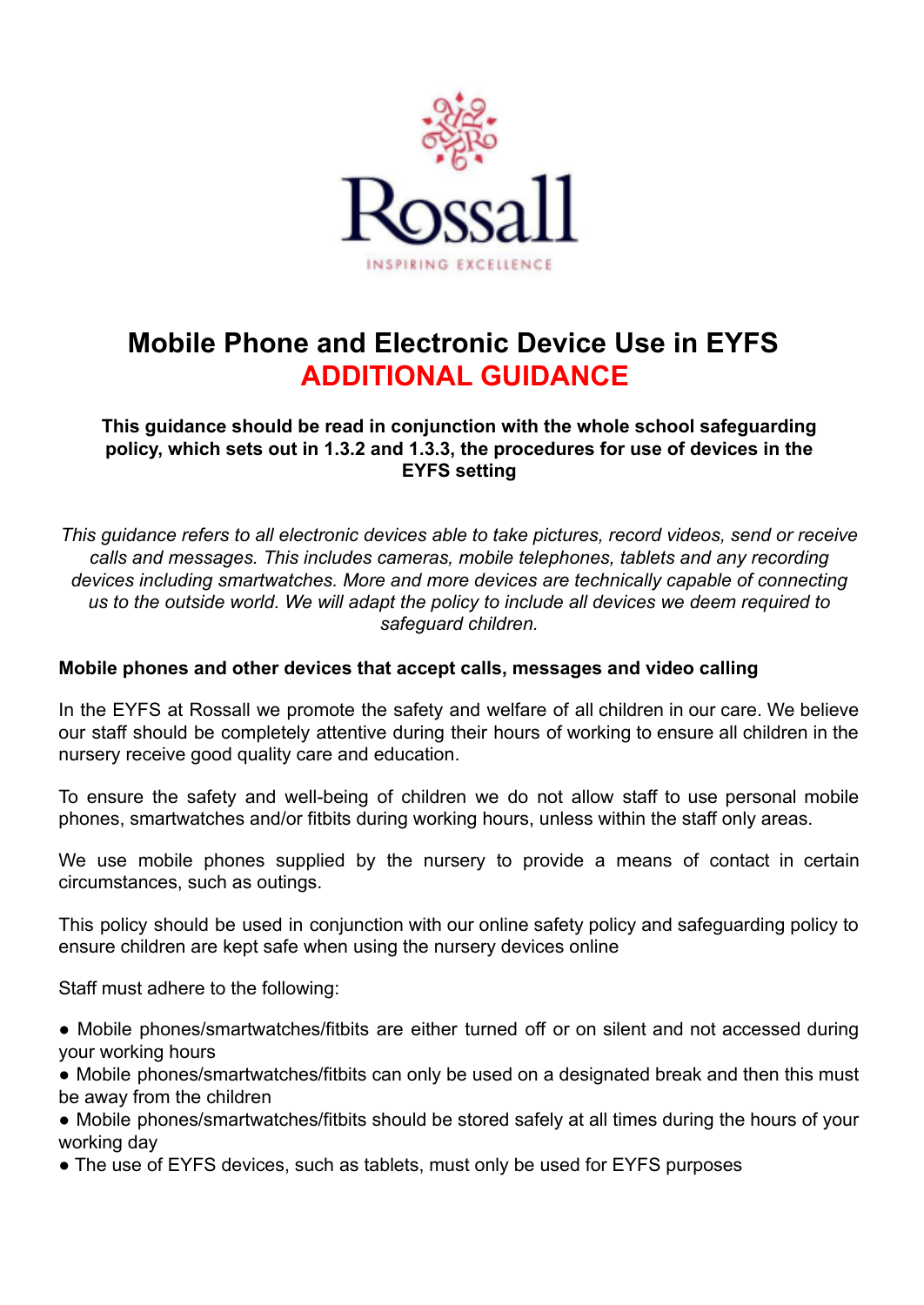• The EYFS devices will not have any social media or messaging apps on them, other than the one recognised by Rossall

• Any apps downloaded onto Rossall devices must be done only by management. This will ensure only age appropriate and safe apps will be accessible to staff or children using them

- Passwords / passcodes for EYFS devices must not be shared or written down
- During outings, staff will use mobile phones belonging to Rossall wherever possible.

Photographs must not be taken of the children on any personal phones or any other personal information storage device. Only Rossall owned devices will be used to take photographs or film videos

• Rossall EYFS devices will not be taken home with staff and will remain secure at the setting when not in use. If a device is needed to be taken home due to unforeseen circumstances then the person taking this device home must ensure it is securely stored and not accessed by another other individual and returned to Rossall as soon as practically possible

## **Parents' and visitors' use of mobile phones and smartwatches**

Whilst we recognise that there may be emergency situations which necessitate the use of a mobile telephone. In order to ensure the safety and welfare of children in our care, parents and visitors are kindly asked to refrain from using their mobile telephones whilst in the EYFS setting or when collecting or dropping off their children.

If you are found to be using your phone inside the EYFS premises you will be asked to finish the call or take the call outside.

We do this to ensure all children are safeguarded and the time for dropping off and picking up is a quality handover opportunity where we can share details about your child.

Visitors are requested to leave their mobile phones or smart watches in the safety of the office where they will be locked away safely.

#### **Photographs and videos**

At Rossall we recognise that photographs and video recordings play a part in the life of the EYFS. We ensure that any photographs or recordings (including CCTV) taken of children are only done with prior written permission from each child's parent and only share photos with parents in a secure manner. We obtain this when each child is registered and we update it on a regular basis to ensure that this permission still stands.

We ask for individual permissions for photographs and video recordings for a range of purposes including: use in the child's learning journey; for display purposes; for promotion materials including our website, brochure and the local press; and for security in relation to the different social media platforms we use. We ensure that parents understand that where their child is also in another child's photograph, but not as the primary person, that may be used in another child's learning journey. Photographs and videos will not be taken in areas where intimate care routines are carried out.

If a parent is not happy about one or more of these uses, we will respect their wishes and find alternative ways of recording their child's play or learning.

Staff are not permitted to take any photographs or recordings of a child on their own information storage devices e.g. cameras, mobiles, tablets or smartwatches and may only use those